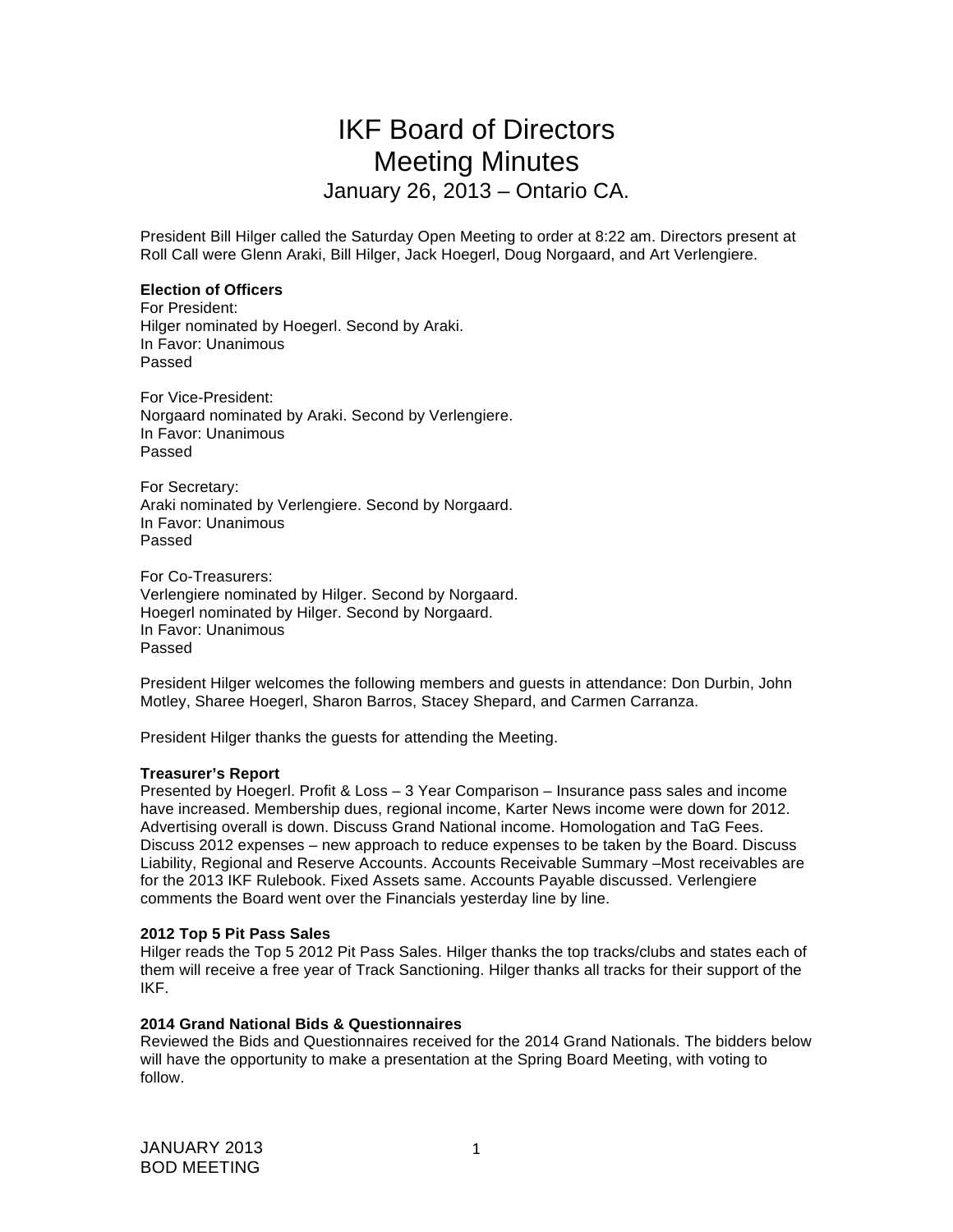## **2014 Grand National Bids**

#### **2 CYCLE SPRINT**

| Region 7 Adams Motorsports Park w/support from So Cal Sprinters |                            | Riverside CA   |
|-----------------------------------------------------------------|----------------------------|----------------|
| Region 7 Santa Maria Karting Assoc.                             | Santa Maria Kart Track     | Santa Maria CA |
| Region 11 Cambrian Go Karts                                     | The New San Jose Mile      | San Jose CA    |
| Region 6 Southern Oregon Karters                                | Jackson County Sports Park | Medford OR     |
|                                                                 |                            |                |

#### 4 **CYCLE SPRINT**

| Region 7 Adams Motorsports Park w/support from So Cal Sprinters |                            | Riverside CA   |
|-----------------------------------------------------------------|----------------------------|----------------|
| Region 7 Santa Maria Karting Assoc.                             | Santa Maria Kart Track     | Santa Maria CA |
| Region 6 Southern Oregon Karters                                | Jackson County Sports Park | Medford OR     |

#### **2/4 CYCLE SPRINT**

| Region 11 Cambrian Go Karts      | The New San Jose Mile      | San Jose CA |
|----------------------------------|----------------------------|-------------|
| Region 6 Southern Oregon Karters | Jackson County Sports Park | Medford OR  |

## **2 CYCLE SPEEDWAY/SPEEDWAY MIDGET**

| Region 5 Newton Kart Klub   | Newton Kart Track | Newton IA   |
|-----------------------------|-------------------|-------------|
| Region 5 Tri County Karters | Delaware Speedway | Delaware IA |

# **4 CYCLE SPEEDWAY**

| Region 5 Newton Kart Klub | Newton Kart Track               | Newton IA |
|---------------------------|---------------------------------|-----------|
| Region 5A Huron Kart Club | <b>Rolling Thunder Speedway</b> | Huron SD  |

Discussion:

Adams Motorsports Park withdrew their Bids for the 2014 2 and 4 Cycle Sprint Grand Nationals. Tri County Karters did not submit a 2014 2 Cycle Speedway/Speedway Midget Grand National Questionnaire.

Durbin states the New San Jose Mile Track does not exist at this moment. Verlengiere states the IKF has excluded this is the past. Board agrees to leave until April.

Discussion of Ambulance on the three Questionnaires received from the Southern Oregon Karters. Letter to be sent to SOK regarding the Grand National ambulance requirements and different fees for 2 & 4 Cycle classes at a combined event.

Discuss fees on the Questionnaires.

Letter to be sent to Newton Kart Klub and Huron Kart Club for 4 Cycle Speedway GN fee structure and letter to Newton for 2 Cycle Speedway GN fee structure. Reopen bids for Road Race.

Carranza to discuss upcoming Texas Lone Star Grand Prix event with insurance carrier.

# **Appoint 2013 Grand National Director in Charge & Tech Director**

|                                                                           | <b>DIRECTOR IN CHARGE</b>                | <b>TECH DIRECTOR</b>              |
|---------------------------------------------------------------------------|------------------------------------------|-----------------------------------|
| <b>2 CYCLE SPRINT</b><br><b>Willow Springs Kart Club</b><br>July 2-6 2013 | Open<br><b>Willow Springs Kart Track</b> | <b>John Motley</b><br>Rosamond CA |
| <b>4 CYCLE SPEEDWAY</b><br>Huron Kart Club<br>July 8-13 2013              | Open<br><b>Rolling Thunder Speedway</b>  | Open<br>Huron SD                  |
| <b>4 CYCLE SPRINT</b>                                                     | Open                                     | Open                              |

JANUARY 2013 BOD MEETING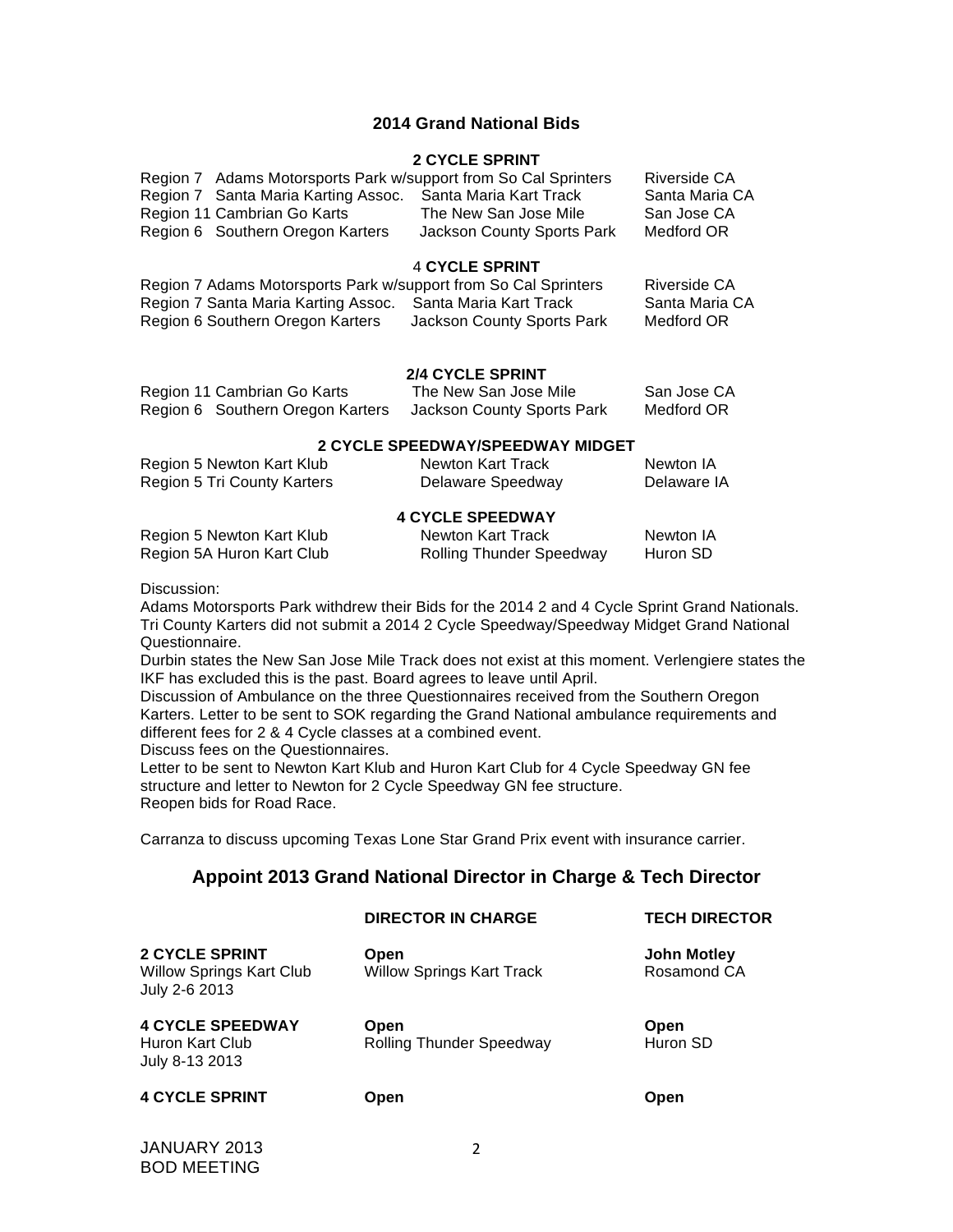Portland Karting Association McMinnville Track McMinnville OR July 16-20 2013

**2 CYCLE SPEEDWAY Doug Norgaard Jack Hoegerl**  Newton Kart Klub Newton Kart Track Newton IA July 21-25 2013

**ROAD RACE Open Open**  Portland Karting Association Portland Int'l Raceway September 19-21 2013

Discussed by the Board. Need more information for Open positions. Tabled to the Spring Board Meeting.

2013 2 Cycle Sprint Grand National Race Schedule and Local Option Classes Revised List submitted by Mike Manning. Discussed by Board.

Ron Perry joins the Meeting.

Grand National Waivers discussed by Sharon Barros and the Board.

Lengthy discussion of ½ punch program for Sprint club races. Burden would be on the applicant to submit form to the IKF Office to verify ½ punches prior to the Grand National. Verlengiere suggest two IKF regional events and two ½ punches from clubs. Discussion on Novices at the events.

Motion by Verlengiere to eliminate the 3 punch requirement for 2 Cycle Sprint Grand National. Second by Hoegerl.

Opposed: Araki, Hoegerl, Norgaard, Verlengiere Failed

Region 7 Sprint Race Suits

Sharon Barros states Region 7 Sprint wants to give race suits instead of the regional jackets. Requests to use jacket funds toward the race suits. Wants to do something different. Discuss designs on the race suits. Racers like the idea. Araki states concern of the status of the jacket – proud when you win a jacket. Some drivers have to wear a team suit. Hoegerl asks how much funds they want for the race suits – Barros says same as jacket. Barros says remainder of funds from sponsor fund, regional points fund. IKF will still award the regional jacket. Araki asks if this will be favorable among the racers; will reflect on the IKF.

Barros requests the remaining 2012 funds from the Region 7 Sprint account not be transferred to the General Account. Hilger asks why funds were not spent. Some of the funds are seed money for 2013. Discuss transponder fund expenditures and fee for use, radio requirements, laptop. Verlengiere states that policies need to be enforced. Money to be spent on the members in the year it was generated. Seed money will be allowed.

Motion by Verlengiere to approve a rollover of the remaining 2012 Region 7 Sprint funds to 2013. Second by Hoegerl. In Favor: Araki, Hoegerl, Norgaard, Verlengiere Passed

Lloyd Mack and Carolyn Adams join the Meeting.

Brief discussion of classes submitted by Manning for the 2013 2 Cycle Sprint Grand National.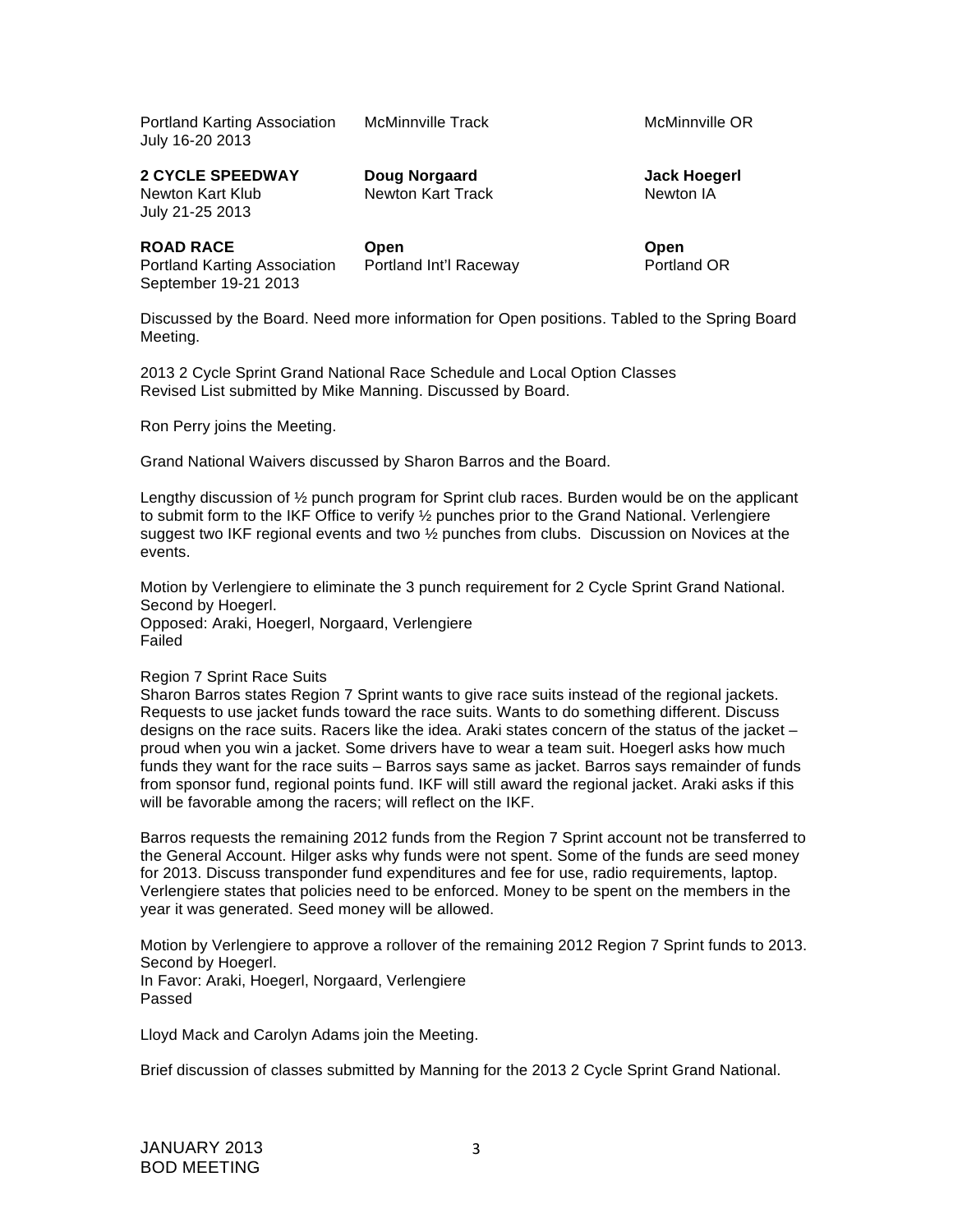Barros states the Region 7 Sprint Committee is going good. A lot of importance in making sure the Grand Nationals are successful events. Increase the draw for the regional events. Will be a challenging year for the Region.

Board discusses concern for Grand National promotion.

Hilger reports that the Board discussed loss from 2012 and cost saving measures to be taken. The Karter News on line magazine will end with the February 2013 issue. Discussed digital Rulebook and elimination of the Grand National Annual. Will continue to print the Rulebook and Grand National Annual for now. May combine the Rulebook and Grand National Annual in the future. Information in the on line magazine is available on the IKF website. Discuss expense of Rulebook and benefit to print.

The Board proposes the following Proposed Amendment to By-Laws for reduction of Board Members and Board Meetings:

Issue: Over the years the IKF has sought to control costs and streamline the operation of the Corporation. As a result, two resolutions will reduce costs of operation by reducing the number Members of the Board of Directors from its current number of 9, and of Meetings of the Board of Directors from its current 12 monthly Meetings per year. This requires approval by a majority vote of the Membership of IKF to amend the By-Laws to reduce the number of Members of the Board and Meetings the Board is required to conduct. (Article VII, Sections 2, 4 and 8 are to be amended as reflected below to accommodate these changes.

#### **Resolution No. 1: Board of Director Reduction in Number of Board Members.**

Be it resolved that the Article VII, Sections 2 and 8, of the By-Laws of the International Kart Federation, Inc. be changed as follows:

Section 2. Number, Tenure and Qualifications. The Board of Directors shall consist of seven (7) maximum or five (5) minimum Members. The term of office of each Director shall be three (3) years, and until a successor is elected, qualified, and installed. The election shall be staggered so that at least two (2) Members are retained from the previous Board of Directors each year in order to provide continuity of direction. The term of office of each Director shall commence upon his installation at the first regular Meeting following his election as a Director. A minimum of two (2) Board Members shall be a Sprint representative and a minimum of two (2) Board Members shall be a Speedway representative. The Nominations shall be requested to reflect the appropriate Division.

Section 8. Quorum. Five (5) Members of the Board of Directors shall constitute a Quorum for the transaction of business at any Meeting of the Board, provided that if fewer than five (5) of the Directors are present at said Meeting, a majority of the Directors present may adjourn the Meeting from time to time and without further notice.

**Resolution No. 1: Board of Director Meeting Reduction in the Number of Board Meetings.**  Be it resolved that the Article VII, Sections 4, of the By-Laws of the International Kart Federation, Inc. be changed as follows:

Section 4. Regular Meetings. Regular Meetings of the Board of Directors shall be held the second Saturday of January without call at 8:00 a.m. at the principal Office of the Corporation or at such other date, time, or place as may be designated by the Board of Directors. The Board of Directors may from time to time provide by resolution for such time and place, other than the principal Office of the Corporation, for the holding of regular Meetings without other notice other than such resolution.

If approved, there will be a seven (7) person Board in 2013. Projected loss will be greatly reduced by these cost saving actions. Verlengiere discusses liability accounts to cover recurring expenses. Discuss building of programs and Regions.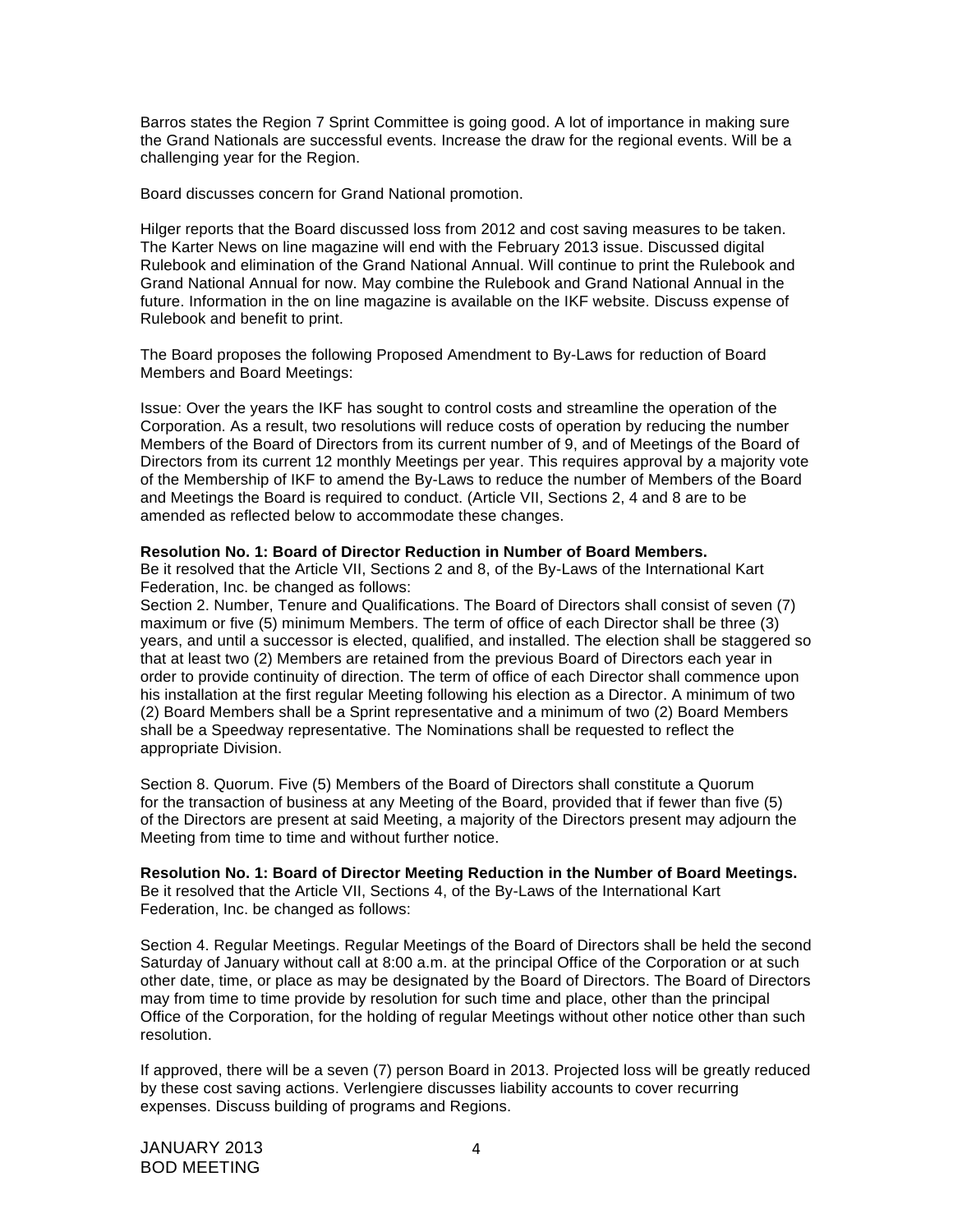Motion by Araki to adopt the Proposed Amendment to By-Laws for reduction of Board Members and Board Meetings. Second by: Norgaard In Favor: Araki, Hoegerl, Norgaard, Verlengiere Passed

Hilger states the Proposed Amendments will be voted on by the IKF Membership at the next Board Meeting. There will be one more Board Meeting this year and one Board Meeting in 2014.

Troy Adams joins the Meeting.

## Letter from Terry Nash – Failure of KPV Piston

Board asks Lloyd Mack for his thoughts on this. Motley suggests the matter be referred to the 2 Cycle Tech Committee for resolution. Verlengiere agrees. Discussion by Board, Motley, Mack. Cannot do as a regional option. Needs to be addressed to the manufacturers. Board and Sprint Committee deny the request. Thanks Terry Nash for his input and participation in the IKF Sprint program.

#### Quiet Pit Rule

Verlengiere states that some time ago he submitted a letter to the Board regarding an area in the pits for the starting of motors. Felt engines should not be started and held at full throttle in the pits with little children, children and adults nearby with no control

Reads verbiage for a proposed Quiet Pit Rule:

Running of engines in the pit grid area or under tent is not allowed. Kart engines may be started or ran only with permission of the Grid Stewart in preparation of a track event. Kart engines may also be started in an area specifically designated by the Tech Director. This designated area must be situated with a 15 foot minimum bumper zone on all four sides. Under no circumstances will anyone under the age of 18 be allowed in the area. The area will be used for short start up check and will be conducted at low rpm's. Abuse of test privileges may result in immediate loss of the privilege or disqualification. Hilger requests two fences. Board recommends low rpm's. Motley states this has worked well at other venues. Must be willing to enforce. Troy Adams says kids should have freedom to learn. Verlengiere to work on this. Worked well at 2 Cycle Sprint Grand National per Hilger.

#### Open Discussion

Ron Perry – thanks Board Members for coming to the Grand National. Verlengiere states the IKF is clearly an organization committed to the 5-15 year olds and structure a set of events that lead up to the Grand National, specifically designed to accommodate the 5-15 year olds. Ron Perry says to not do away with the Seniors. A lot of racers come from karting.

Past and current programs at Adams Motorsports Park detailed by Troy Adams. Mack says structure and control are needed. Social networks discussed. Adams suggests trade shows, malls, swap meets, hardware stores, car dealerships for exposure. Discuss amount of motor packages, need for shorter race days, focus on quality. Need exposure to general public. Need to partner with other venues. Move shows to different places. IKF needs to pick a path/refine what we are going to do.

Shirley Hilger joins the Meeting. Sharee Hoegerl joins the Meeting.

Motion by Hilger to approve the Revised 2013 2 Cycle Sprint Grand National Race Schedule and Local Option Classes submitted by Mike Manning with the option to add/or replace the Rookie Sportsman Class.

Day 1 KPV 4

JANUARY 2013 BOD MEETING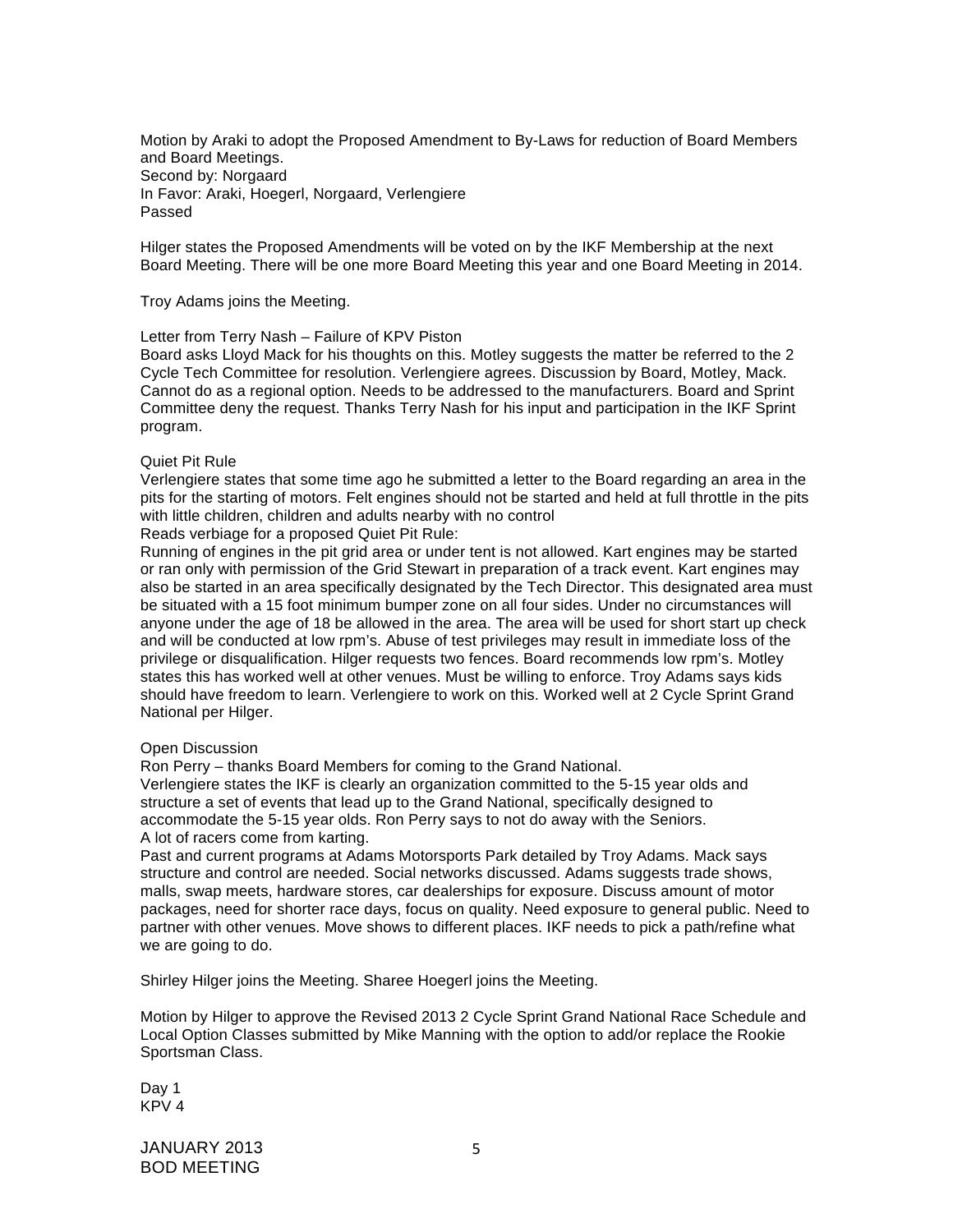Junior II PRD TaG Controlled Junior I Senior PRD TaG Controlled Rotax Max Junior

Day 2 KPV 2 Senior Super Sportsman Rookie Comer Junior I PRD TaG Controlled Rotax Max Senior

Day 3 Kid Kart IKF TaG Junior Super Sportsman KPV 1 Rotax Max Master

Day 4 Kid Kart Lt. Junior I Mini Rok Junior II PRD TaG Controlled Heavy Senior PRD TaG Controlled Heavy 125 Stock Honda

Second by Verlengiere. In Favor: Araki, Hoegerl, Norgaard, Verlengiere. Passed.

Open Discussion:

LO206 and Kid Kart classes. Clarified National, Regional Championship, and Local Option Classes. Race Director is in charge of the event. LO206 – would need to go to the 4 Cycle Sprint Committee.

Motley discusses changes to the Pre Tech Form for Region 7 Sprint for tire coding – update the Form and post updated Form on the IKF website.

Motion by Verlengiere to adopt ½ punch for the Sprint Division as follows:

Pathways to the Sprint Nationals:

Path Number 1: Current Rules Apply.

Path Number 2: Effective January 1 2013, Drivers participating in an IKF sanctioned and insured club event will earn ½ race credit (punch) per event.

- a. Driver must also participate in a minimum of 2 IKF regional races.
- b. Driver must be an IKF Member in good standing at the time the credit is earned.
- c. Drivers must submit the proper form and the \$20.00 administrative fee no later than 30 days prior to the Grand National.

Path Number 3: A Grand National Waiver may be applied for as in the current IKF Rulebook. A total of 3 punches or a Waiver is required for participation in the Grand Nationals. Second by Norgaard.

In Favor: Araki, Hoegerl, Norgaard, Verlengiere Passed

Discussion of the LaPoint Rule – no action taken.